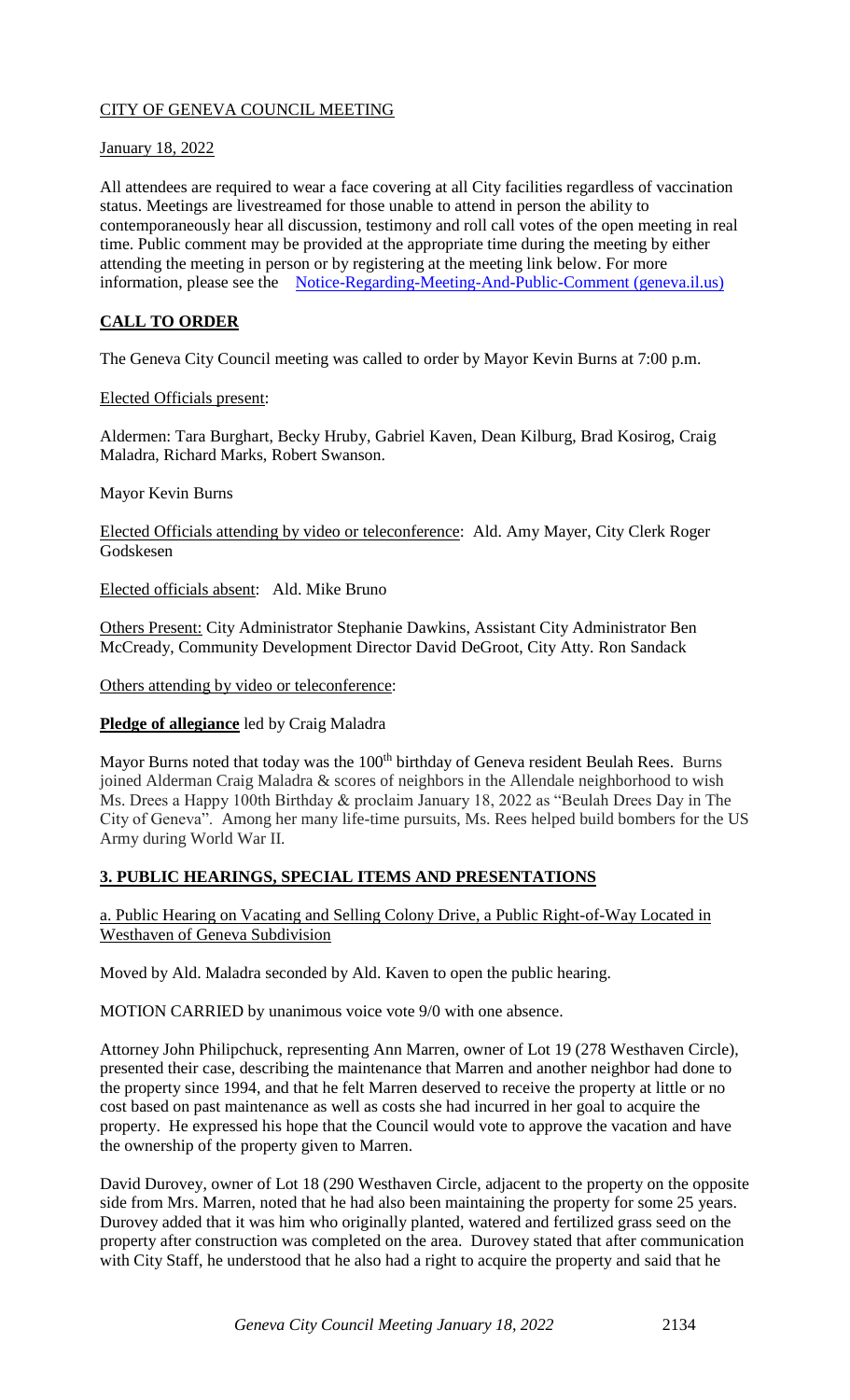would like half of it. He added that Marren had agreed with his request, that there was no value to the property for the city and that vacating the property would be of benefit to the city.

Atty. Philipchuck responded that if Durovey wanted half the property, then he should agree to split all costs incurred by Marren in her quest to acquire the property, including his legal fees.

Durovey responded that he had no desire to spend any money on it, but that he could negotiate with Marren on the matter without the city's involvement.

City Atty Sandack noted that there was only one petitioner identified on the matter, and that anything else would be outside of tonight's agenda. If the decision to vacate is granted, the city could put stipulations on any final paperwork to divide the property. Mayor Burns added that tonight's agenda item was only to determine whether the city would vacate the land.

There being no further public comment on line or in chambers:

Moved by Ald. Kosirog seconded by Ald. Marks to close the public hearing.

MOTION CARRIED by unanimous voice vote 9/0 with one absence.

### b. Introduce Video Technician Marissa Walker

Mayor Burns introduced Marissa Walker, who reported that she was a native of Geneva, having grown up here and graduating from GHS. She earned a degree at Bradley University, and recently took the position with the city. Walker described her role, which also includes resolving technical issues and handling the video for additional meetings besides the City Council and COW.

### **4. AMENDMENTS TO AGENDA**

None

#### **5. OMNIBUS AGENDA**

All Items listed on the Omnibus Agenda are considered to be routine by the City Council and will be enacted by one motion. There will be no separate discussion on these items unless a council member so requests in which event the item will be removed from the Omnibus (Consent) Agenda and considered in its normal sequence on the agenda.

Moved by Ald. Marks, seconded by Ald. Burghart to approve the agenda as presented.

Roll Call:

AYES: 9 (Ald. Burghart, Hruby, Kaven, Kilburg, Kosirog, Maladra, Marks, Mayer, Swanson)

ABSENT: 1 (Bruno)

NAYS: 0 MOTION CARRIED

#### **\*6. Approve Regular City Council Minutes from December 6, 2021. (Clerk Recommends Approval)**

Moved by Ald. Marks, seconded by Ald. Burghart to approve the measure as presented. Approved by unanimous roll call vote 9/0 with one absence. (Omnibus Agenda). MOTION CARRIED

# **\*7. APPROVE REPORTS**

a. Tax Revenue Report

b. Financial Report for November 2021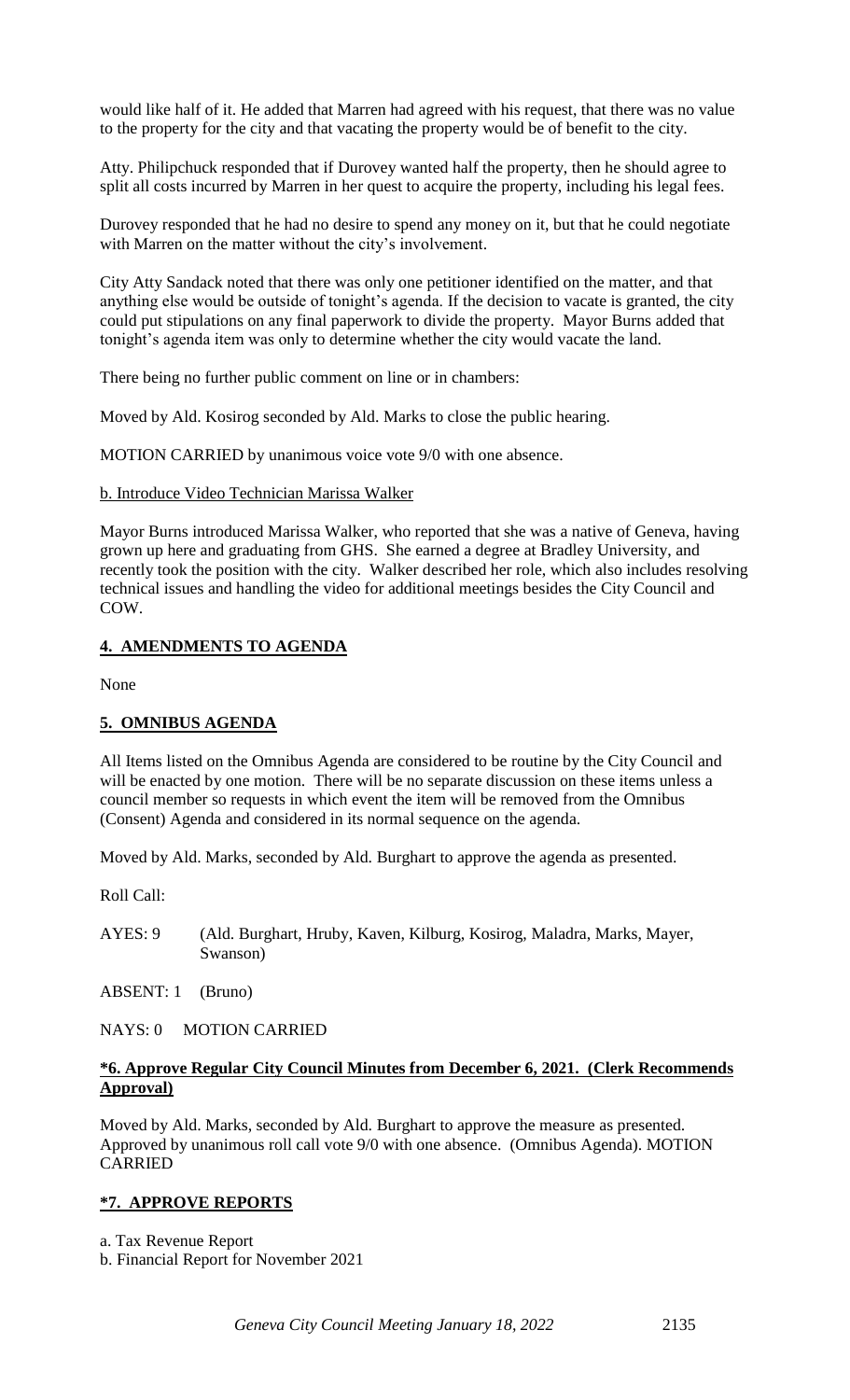Moved by Ald. Marks, seconded by Ald. Burghart to approve the measure as presented. Approved by unanimous roll call vote 9/0 with one absence. (Omnibus Agenda). MOTION CARRIED

# **8. COUNCIL COMMITTEES**

None

# **9. OTHER ITEMS AND CORRESPONDENCE**

None

# **10. MUNICIPAL BILLS FOR PAYMENT**

City of Geneva Expenditures - 01/18/2022 \$ 2,593,195.28 Manual  $Check(s) -$ Utility Billing Refund(s) 161.40 Misc. Refund(s)  $-$ Sales Tax Abatement – City of Geneva Payroll 790,306.67 Tri-Com Expenditures - 01/18/2022 – Tri-Com Payroll 143,686.79

 $\frac{1}{2}$  , and the set of  $\frac{1}{2}$  , and the set of  $\frac{1}{2}$ Total Expenditures \$ 3,527,350.14

Moved by Ald. Burghart, seconded by Ald. Swanson to approve the bills as presented.

Roll Call:

AYES: 9 (Ald. Burghart, Hruby, Kaven, Kilburg, Kosirog, Maladra, Marks, Mayer, Swanson)

ABSENT: 1 (Bruno)

NAYS: 0 MOTION CARRIED

#### **11. COMMITTEE OF THE WHOLE ITEMS OF BUSINESS**

None

#### **12. PRESENTATION OF ORDINANCES, RESOLUTIONS, PETITIONS, BIDS**

### **a. Recommend Approval of Ordinance No. 2022-01 Vacating and Selling Colony Drive, a Public Right-of-Way Located in Westhaven of Geneva Subdivision.**

Moved by Ald. Maladra, seconded by Ald. Marks to consider the motion as presented.

Adm. Dawkins gave a recap of the process to vacate the property if approved, and the steps necessary.

Ald. Maladra felt since the property was not a buildable lot, that no use for it had been contemplated since 1992, the city would not get any value out of it. In his mind, although there was a potential dollar value to it, he was in favor of the vacation.

Ald. Kosirog asked how the legal process would work, since there is now a second neighbor interested in the property. Mr. Durovey stated that although he discovered he had some right to the property and he had also spent significant effort and money maintaining the property, he had no use for it.

Burns reiterated that there is only one official petitioner this evening and if Marren and Durovey wanted to discuss a deal, that could be considered, but there is no standing tonight by Durovey and the council could not grant it to him tonight. Atty. Sandack added the neighbors could negotiate afterward if the council votes to vacate. Kosirog reiterated Durovey's statement that he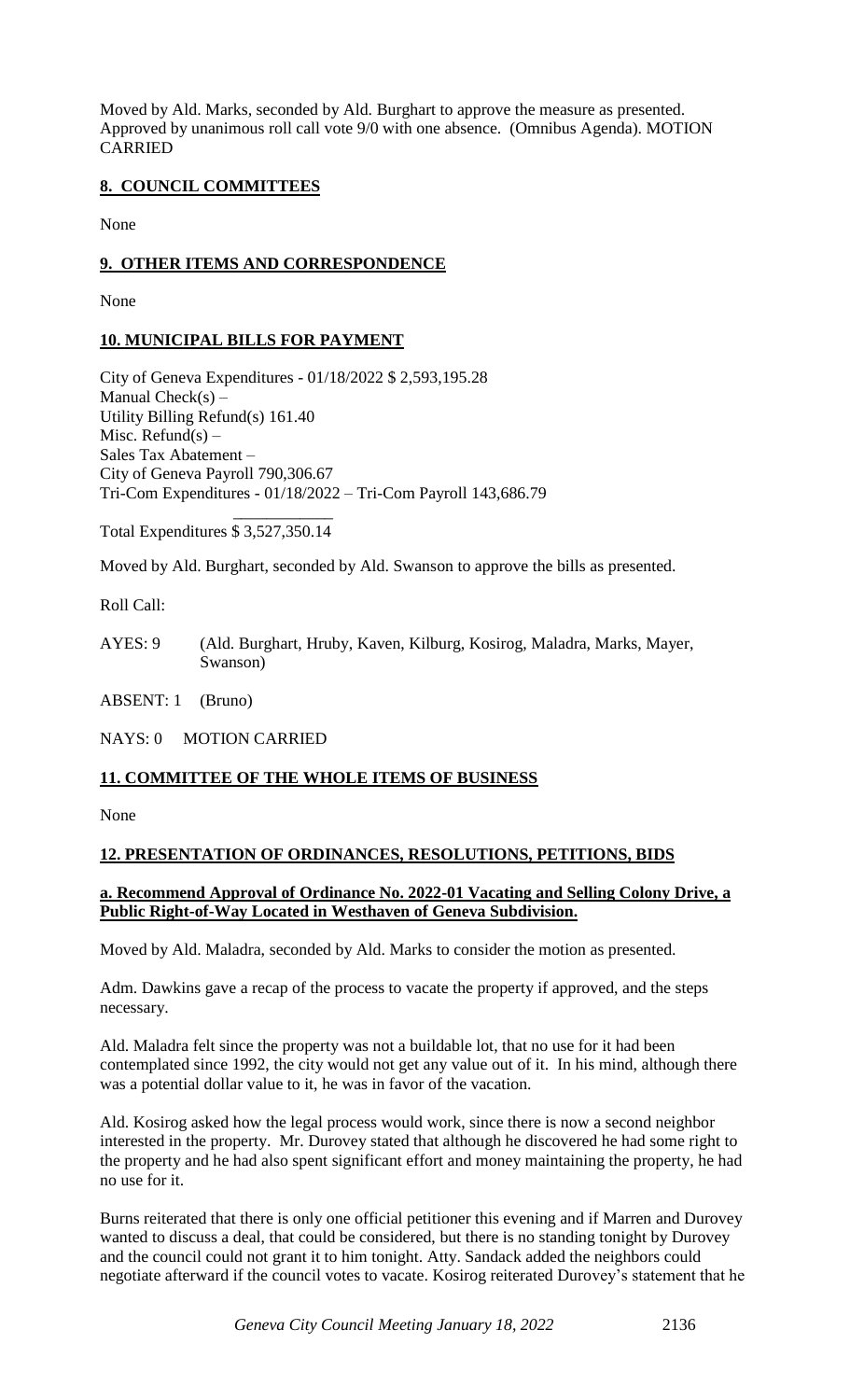didn't want to spend any money on it, asked if the city would incur any additional expense selling it to two parties, and was told it would not.

Durovey stated his understanding that if vacated, the city would grant it to both neighbors. DeGroot clarified that notification was limited to the two adjacent neighbors.

Ald. Mayer clarified what was being considered tonight, and asked if the city needed to split the property. Sandack felt the city did not need to do anything tonight, and he and Burns clarified to Durovey that it might be fair to split the cost with Marren, to work with Marren and that he could make an offer to the city for some amount. After discussion to clarify to Durovey what the process was, he stated that to ease the process, he would step out and withdraw his interest in obtaining part of the property.

Ald. Mayer agreed with Maladra, that the property was of no value to the city and the council should vote to vacate to Marren.

Ald. Burghart felt that since there appeared to be confusion on the part of Durovey as to his rights in the matter, that the decision to vacate should be delayed in order to grant more time for allow Durovey to explore his options to acquire the property.

### **12.a.1. Motion to Postpone Approval of Ordinance No. 2022-01 until a date certain of January 24, 2022.**

Moved by Ald. Burghart, seconded by Ald. Kosirog to approve the motion as presented.

Burns asked if notification of availability of the property to the neighbors therefore made them petitioners. Atty. Sandack responded no, and outlined the process they would need to follow to become a petitioner.

Ald. Kaven noted Durovey stated he didn't want to spend any money, and was in favor of moving forward with the vote to vacate tonight to avoid any additional work by city staff and the council, since it would likely be the same issue that needed to be considered if brought back next week.

Ald. Maladra felt that since Durovey stated he felt he'd been put on the spot, that time should be given for the neighbors to discuss an agreement, and was in favor of the postponement.

Ald. Kilburg asked for the dates of notifications sent to Durovey and questioned why he had not expressed any interest until tonight. Durovey responded that his understanding of the matter was not clear, and reiterated the he had no further interest in obtaining any of the property, and felt Marren should receive the property.

There being no further comment or questions, the motion to postpone was put to a vote:

Roll Call:

| AYES: 2 | (Ald. Burghart, Kosirog)                                                             |  |
|---------|--------------------------------------------------------------------------------------|--|
|         | ABSENT: 1 (Ald. Bruno)                                                               |  |
| NAYS: 7 | (Ald. Hruby, Kaven, Kilburg, Maladra, Marks, Mayer, Swanson) MOTION<br><b>FAILED</b> |  |

Returning to discussion of the original motion:

Ald. Hruby asked for and received clarification that if the city agreed to sell the property for \$3,500 as presented on the agenda tonight, that Marren was the only eligible purchaser.

Ald. Swanson felt that \$3,500 was very low for such property, and compared it to other vacant land in Geneva for sale at much higher prices. He would prefer that the sale price be higher commensurate to other properties.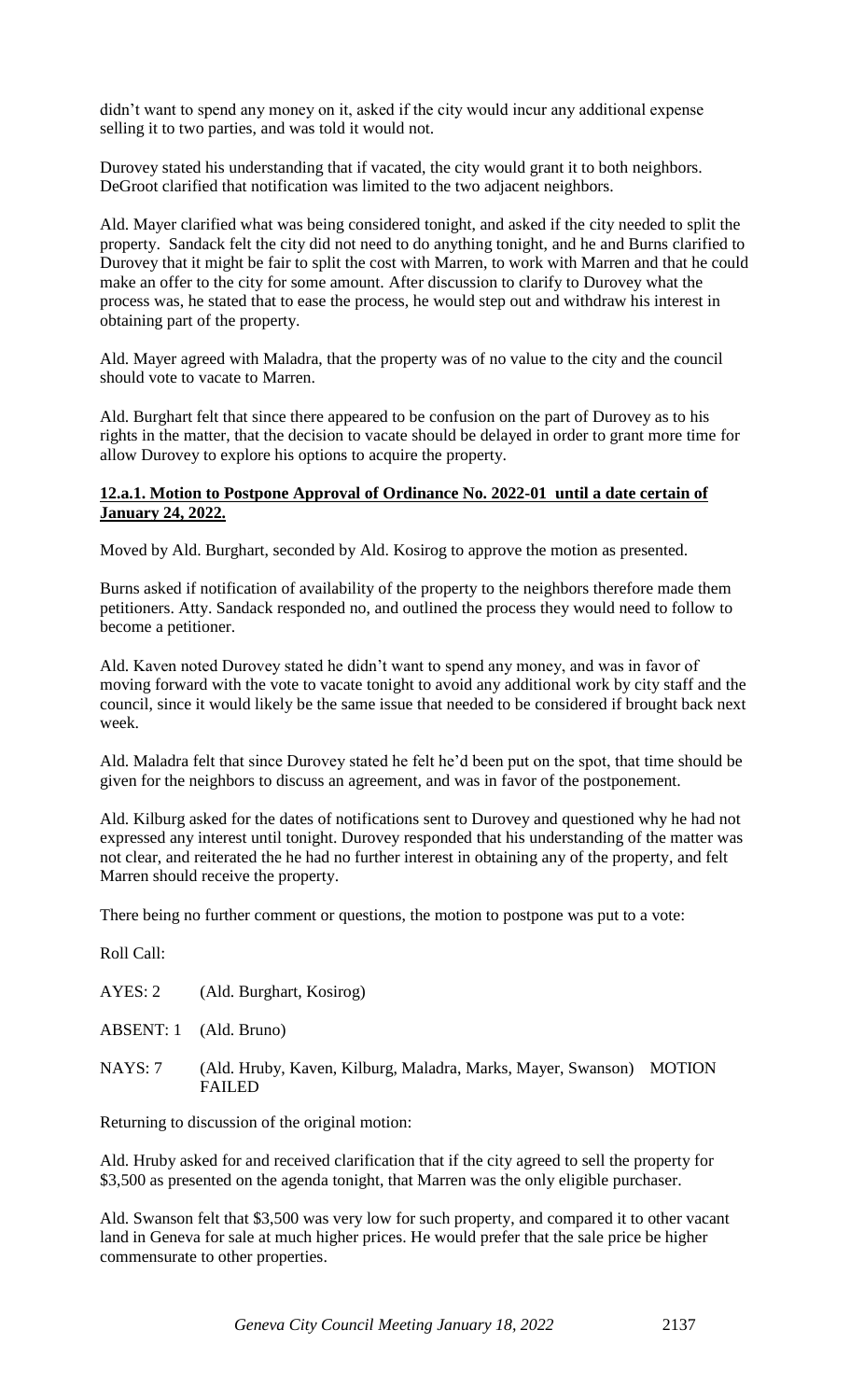Ald. Burghart asked for clarification why only neighboring property owners were eligible to purchase, Atty. Sandack confirmed that this is by statute and DeGroot clarified what the term adjoining refers to. Burghart added that she also felt \$3,500 was too low a price.

Ald. Maladra felt that since the property has no value to the city, that any price for it would be fair and that insisting on a high price does not represent the true value.

Ald. Kosirog asked for an updated plat of survey, which had been provided by the petitioner. Adm. Dawkins displayed that on the overhead projection which showed the easements Kosirog asked about, and asked for clarification about the size of the easements, which DeGroot explained.

Atty. Philipchuck added that the petitioner was fine with the easements. He added further that the city didn't buy the lot, got it for free and had not had to maintain it for all these years. He also added that Marren would stop maintaining the property and shoveling the snow if the city failed to vacate it to her, and then the city would be responsible for this. Also, that if Marren got the property and added an addition to her home, this would likely result in a higher tax benefit to the city.

Kosirog asked why Marren had not acted to obtain the property for all these years, to which she responded that she and Durovey had been maintaining it, including shoveling snow to make it safe for children walking to school, that she had had no time to pursue purchasing the property over all that time. However, if she considered selling her house, perhaps in the next five years, that this should be resolved for future homeowners so it would become useable land for them. She also added she was interested in getting the land so nobody else could purchase it.

Kosirog also asked how the property PIN would be addressed, Atty. Philipchuck would recommend Marren have it added to her property.

Kaven reiterated that the neighbors had been maintaining it for 25 years, and felt the city shouldn't have to worry about it any longer.

Burghart asked how the offer of \$3,500 was determined. Marren said it was based on the administrative cost to the city and what would be a reasonable price to cover the city's cost.

Kilburg asked where the figure came from, and that it appeared it was given to her by someone. Burns noted that the city had rejected Maren's \$2,500 offer, and she came back with \$1,000 more.

Marren did not answer where she got the \$2,500 figure, but responded describing the costs she had incurred by voluntarily maintaining the property over the years and said she was upset at the city's set value of \$40,000, so came back with what she felt a reasonable offer of \$2,500, and her Atty felt that only a maximum \$3,500 offer was fair. She reiterated why she wanted it to come to a conclusion now.

Kilburg asked if she had ever contacted the city about maintaining the property, adding that he has shoveled sidewalks for 35 years so kids could safely walk to school but didn't expect the city to do it, and to feel the city owed an obligation to Marren should not enter into the discussion. Marren didn't have a real answer for not pursuing it before, but felt a high value from the city was not fair and that she had maintained the property because she felt it was the right thing to do. Kilburg added that if she did that out of the goodness of her heart, fine, but to say that she should now be compensated with a low price for the property as a result presented a challenge to him.

Ald. Marks noted that if the council members felt that the \$3,500 offer was too low, they should vote against it. He added that he felt this price was too low for the property.

Ald. Maladra felt the property has no value to the city and noted the potential for negative optics if the council voted not to sell it.

Ald. Mayer felt the topic has been discussed for a long time, and that it would be good to get it over with. She added she is in favor of approving the vacation.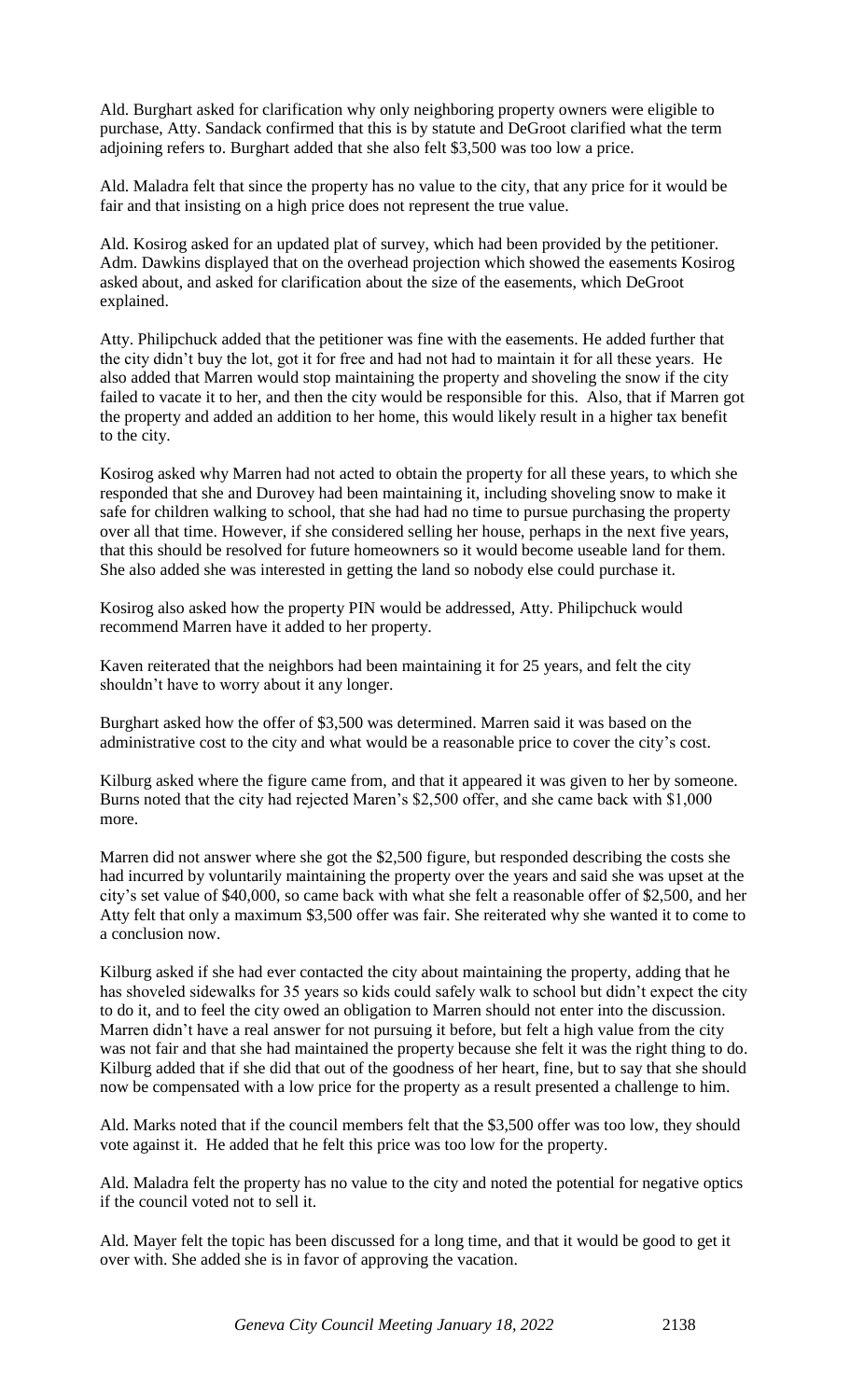Kosirog added he is in favor of approving the vacation.

There being no further comment or questions, the matter was put to a vote: Mayor Burns noted that the matter required a ¾ majority equaling 8 votes to pass, and that he would be voting on the issue.

Roll Call:

AYES: 7 (Ald. Burghart, Hruby, Kaven, Kosirog, Maladra, Mayer, Mayor Burns)

ABSENT: 1 (Ald. Bruno)

NAYS: 3 (Ald. Kilburg, Marks, Swanson) MOTION FAILED

# **13. NEW BUSINESS AND PUBLIC COMMENT**

Asst. City Administrator Ben McCready introduced Lauren Maxwell, of the Geneva Public Library who described the One Book/One Community program sponsored by the library. The book selected for the program is The Good Neighbor, by Maxwell King, which describes the life and contribution of Fred Rogers, popularly known as Mr. Rogers. Maxwell said that over 600 copies of the book had been distributed for free, thanks to sponsorship by the Friends of the Library. The book is also available for both digital and hard-copy check-out from the library. She encouraged everyone to read it, and invited the community to a presentation by the author on January 30. Maxwell added that another project would be held on February 23, and a book festival on February 27.

Ald. Hruby and Burghart mentioned how much Mr. Rogers had meant to them, and Kosirog thanked Maxwell and asked how to obtain kindle accessible copies of the book. Asst. City Administrator McCready thanked Maxwell and the library for the project.

David Durovey asked who at the city should be contacted to begin maintaining the Colony Drive property and about ordinances pertaining to grass height. Mayor Burns directed Mr. Durovey to contact Public Works Director Rich Babica, provided the phone number and answered his question about grass length from the ordinance.

A member of the public who identified himself as resident of the neighborhood, (no name given), and Mr. Durovey asked who at the city would now be responsible for shoveling snow on (the sidewalk of) the Colony Drive property. Mayor Burns and Adm. Dawkins explained that the city does not shovel sidewalks, other than in special service areas (SSA's), and those residents pay a fee for that. Dawkins added that neighbors shovel sidewalks if they want them cleared.

Mr. Durovey asked why the city does shovel the downtown Main Street area, and Burns explained that area is dictated by SSA #1 which covers sidewalks, whereas the SSA for the Colony Drive neighborhood does not.

No other comments were made in chambers, and no comments were noted via the online system.

# **RECESS THE CITY COUNCIL MEETING UNTIL COMPLETION OF THE COW**

Mayor Burns requested in order to make it easier and avoid the need to vacate the chambers for a closed session, that the city council be recessed until the completion of the COW. At that time, the city council meeting would continue.

#### **a. Motion to recess the city council meeting until completion of the COW.**

Moved by Ald. Maladra, seconded by Ald. Marks to approve the motion as presented.

MOTION CARRIED by unanimous voice vote 9/0 with one absence.

#### **(NOTE: The city council meeting recessed from approximately 8:40 PM until 8:55 PM.)**